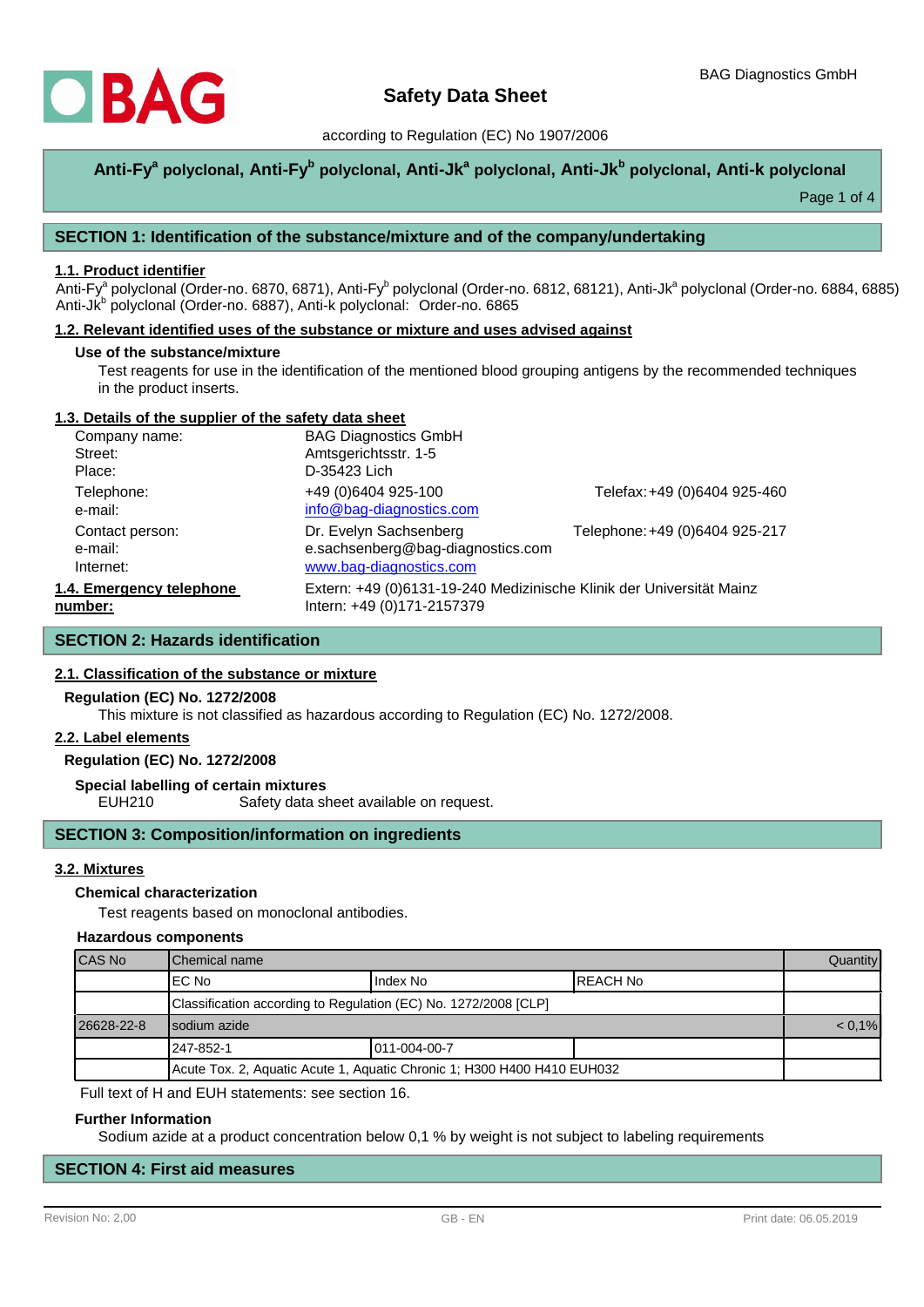

## according to Regulation (EC) No 1907/2006

**Anti-Fy<sup>a</sup> polyclonal, Anti-Fy<sup>b</sup> polyclonal, Anti-Jk<sup>a</sup> polyclonal, Anti-Jk<sup>b</sup> polyclonal, Anti-k polyclonal**

Page 2 of 4

## **4.1. Description of first aid measures**

# **After inhalation**

Not applicable

# **After contact with skin**

Wipe off affected area and flush with plenty of soap and water.

### **After contact with eyes**

Immediately flush eyes with plenty of water the eyelids open.

## **After ingestion**

Rinse mouth and drink plenty of water. In case of indisposition seek medical advice.

## **SECTION 5: Firefighting measures**

## **5.1. Extinguishing media**

## **Suitable extinguishing media**

Select according to surrounding materials.

## **5.2. Special hazards arising from the substance or mixture**

None

#### **SECTION 6: Accidental release measures**

#### **6.1. Personal precautions, protective equipment and emergency procedures**

Avoid skin and eye contact.

For personal protective equipment see heading 8.

## **6.3. Methods and material for containment and cleaning up**

Collect spilled product with absorbing material (paper towels, cellulose), remove for disposal. Wipe the area until clean and dry.

# **SECTION 7: Handling and storage**

## **7.1. Precautions for safe handling**

### **Advice on safe handling**

For In-Vitro-Diagnostic Use according to the instructions for use. Treatment as potentially infectious.

## **7.2. Conditions for safe storage, including any incompatibilities**

#### **Requirements for storage rooms and vessels**

Store in tightly closed containers at 2....8°C.

## **SECTION 8: Exposure controls/personal protection**

#### **8.1. Control parameters**

#### **Exposure limits (EH40)**

| I CAS No   | Substance              | ppm | mg/m <sup>3</sup> | fibres/ml | Category      | Origin |
|------------|------------------------|-----|-------------------|-----------|---------------|--------|
| 26628-22-8 | Sodium azide (as NaN3) |     | 0.1               |           | TWA (8 h)     | WEL    |
|            |                        |     | 0.3 <sub>l</sub>  |           | STEL (15 min) | WEL    |

## **8.2. Exposure controls**

## **Protective and hygiene measures**

The usual safety rules and precautionary measures for handling chemical and potentially infectious material must be adhered to. Protective work clothing should be worn. Do not eat or drink while working with the product. After working with the product, disinfect hands, wash hands carefully and remove protective work clothing.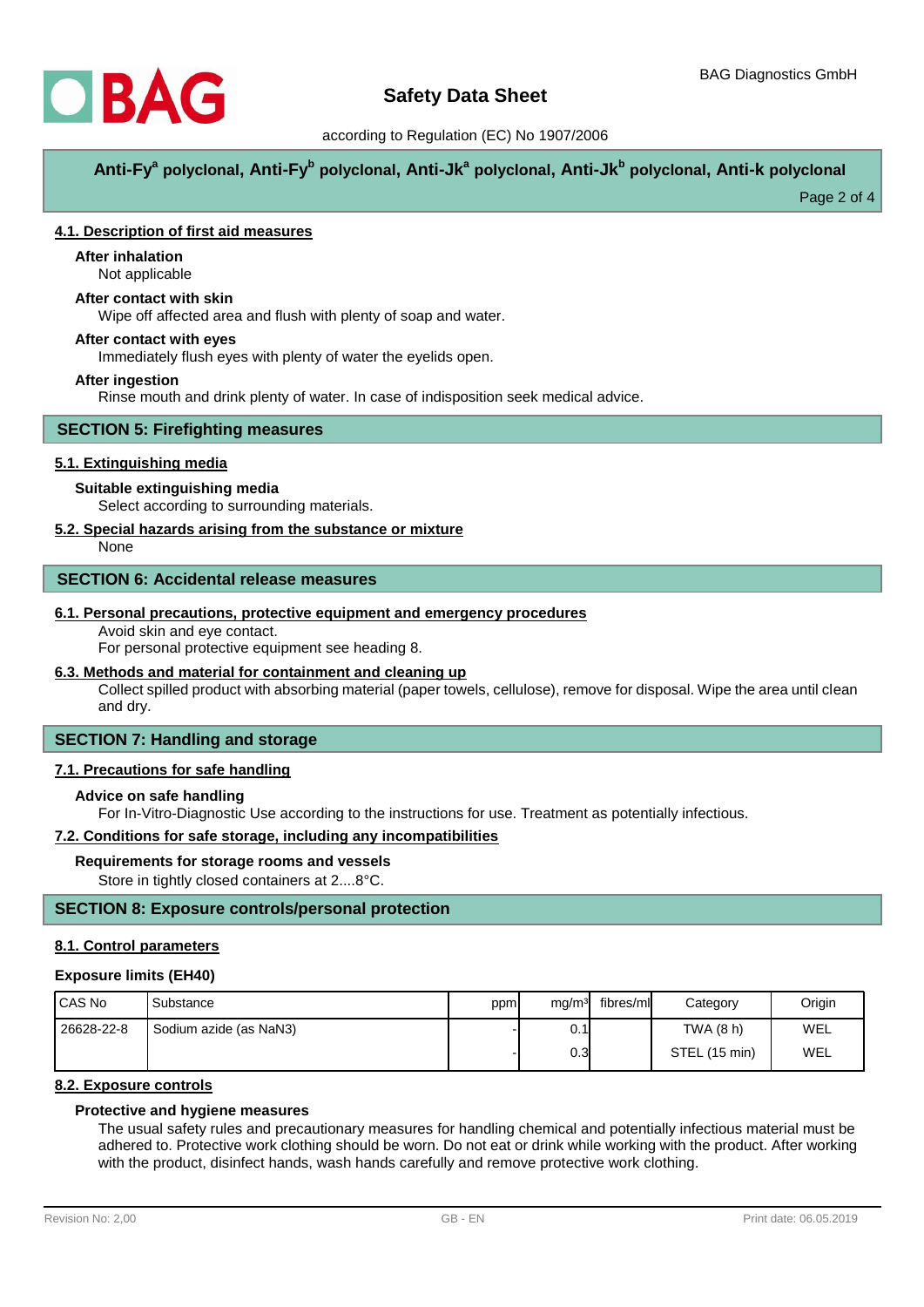

## according to Regulation (EC) No 1907/2006

**Anti-Fy<sup>a</sup> polyclonal, Anti-Fy<sup>b</sup> polyclonal, Anti-Jk<sup>a</sup> polyclonal, Anti-Jk<sup>b</sup> polyclonal, Anti-k polyclonal**

Page 3 of 4

| <b>Eye/face protection</b><br>Not necessary                                             |                                    |                |  |
|-----------------------------------------------------------------------------------------|------------------------------------|----------------|--|
| <b>Hand protection</b><br>Disposable laboratory gloves<br><b>Respiratory protection</b> |                                    |                |  |
| Not necessary                                                                           |                                    |                |  |
| <b>SECTION 9: Physical and chemical properties</b>                                      |                                    |                |  |
| 9.1. Information on basic physical and chemical properties                              |                                    |                |  |
| Physical state:                                                                         | liquid                             |                |  |
| Colour:<br>Odour:                                                                       | Yellowish to brownish<br>odourless |                |  |
| pH-Value (at 25 °C):                                                                    |                                    | $6,9 - 7,7$    |  |
| Changes in the physical state                                                           |                                    |                |  |
| Initial boiling point and boiling range:                                                |                                    | 100 °C         |  |
| Flash point:                                                                            | not applicable                     |                |  |
| Lower explosion limits:                                                                 |                                    | not applicable |  |
| Density:                                                                                |                                    | not available  |  |
| <b>SECTION 10: Stability and reactivity</b>                                             |                                    |                |  |

## **10.4. Conditions to avoid**

Store below 2° C and/or above 8° C. Fire and excessive heat. Freezing and thawing may decompose the product.

#### **10.5. Incompatible materials**

Lead and Copper salt

#### **10.6. Hazardous decomposition products**

Sodium azide when heated to decomposition liberates nitrogen gas and sodium, which is explosive.

## **SECTION 11: Toxicological information**

#### **11.1. Information on toxicological effects**

#### **Acute toxicity**

Toxicological dates for the products are not available. The product is classified according to Regulation (EC) No. 1272/2008 as not hazardous product.

| <b>CAS No</b> | <b>IChemical name</b>   |                |         |         |               |
|---------------|-------------------------|----------------|---------|---------|---------------|
|               | <b>IExposure routes</b> | <b>IMethod</b> | Dose    | Species | <b>Source</b> |
| 26628-22-8    | Isodium azide           |                |         |         |               |
|               | Ioral                   | <b>ATE</b>     | 5 mg/kg |         |               |

#### **Further information**

Nevertheless the product should be handled with the usual caution whilst handling biological products.

#### **SECTION 12: Ecological information**

#### **12.1. Toxicity**

Data regarding ecological effects of this product are not available. If handled and use appropriately, ecological